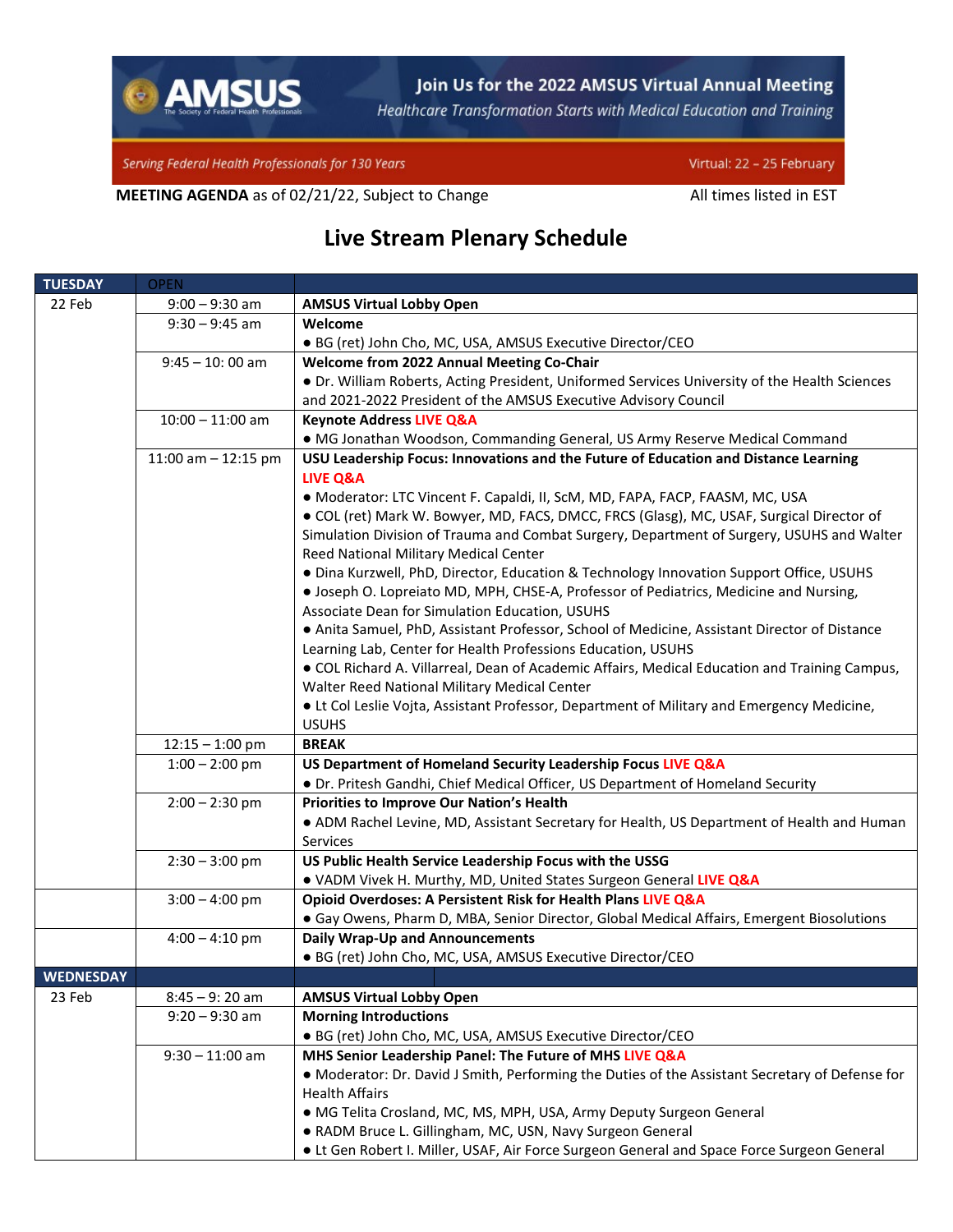|                 |                                      | · LTG Ronald J. Place, MC, USA, Director, Defense Health Agency                                |
|-----------------|--------------------------------------|------------------------------------------------------------------------------------------------|
|                 |                                      | · Maj Gen Paul Friedrichs, MC, USAF, Joint Staff Surgeon                                       |
|                 |                                      | . William Roberts, MD, Acting President of the Uniformed Services University of the Health     |
|                 |                                      | Sciences                                                                                       |
|                 | 11:00 am $-$ 1:00 pm                 | Global Perspectives on Military's Role in Combatting COVID: An Integrated Panel                |
|                 |                                      | <b>LIVE Q&amp;A</b>                                                                            |
|                 |                                      | · Introduction: LTG Ronald J. Place, MC, USA, Director, Defense Health Agency                  |
|                 |                                      | · Moderator: Paul R. Cordts, MD, Deputy Assistant Director, Medical Affairs, Defense Health    |
|                 |                                      | Agency                                                                                         |
|                 |                                      | · Maj Gen Marc Bilodeau, Surgeon General Canadian Armed Forces                                 |
|                 |                                      | . COL (Dr) Sandrine Duron-Martinaud, Head of the Epidemiology and Health Policies Evaluation   |
|                 |                                      | Unit in the Office of the French Surgeon General                                               |
|                 |                                      | . Maj Gen Stefan Schoeps, Deputy Surgeon General of the Joint Medical Services, German         |
|                 |                                      | Bundeswehr                                                                                     |
|                 |                                      | . Brig Gen Duncan Wilson, Medical Director to the Surgeon General of the United Kingdom        |
|                 |                                      | <b>Armed Forces</b>                                                                            |
|                 | $1:00 - 1:30$ pm                     | <b>BREAK</b>                                                                                   |
|                 | $1:30 - 2:30$ pm                     | JSS/COCOM Leadership Focus: Enhancing Operational Military Medicine                            |
|                 |                                      | · Maj Gen Paul Friedrichs, MC, USAF, Joint Staff Surgeon                                       |
|                 | $2:30 - 3:30$ pm                     | Army SG Leadership Focus: Total Army Medicine Force                                            |
|                 |                                      | • LTG R. Scott Dingle, MS, USA, Army Surgeon General                                           |
|                 |                                      | • CSM Diamond Hough, US Army Medical Command                                                   |
|                 | $3:30 - 4:30$ pm                     | Navy SG Leadership Focus: Navy Medicine's Path to High Reliability: Transformation Through     |
|                 |                                      | <b>Education LIVE Q&amp;A (CME in Review)</b>                                                  |
|                 |                                      | • RADM Bruce L. Gillingham, MC, USN, Navy Surgeon General                                      |
|                 |                                      | • CAPT Christopher Lucas, MC, USN, Chief Medical Officer/Assistant Deputy Chief, Plans,        |
|                 |                                      | BUMED (M5)                                                                                     |
|                 |                                      | • CAPT Stacia Fridley, NC, USN, Deputy Chief Medical Office/Chief Nursing Officer, BUMED (M5)  |
|                 |                                      | • CAPT Jeffrey Bitterman, MC, USN, Force Surgeon, MARFORPAC                                    |
|                 |                                      | · CAPT Joon Yun, MC, USN, CTF-80 Surgeon USFFC                                                 |
|                 |                                      | • CAPT Marc Herwitz, MSC, USN, Assistant Deputy Chief, Education and Training, BUMED (M7)      |
|                 | $4:30 - 5:30$ pm                     | Air Force/Space Force SG Leadership Focus: Recalibrate Operational Readiness To Lead,          |
|                 |                                      | Change, and Win                                                                                |
|                 |                                      | . Lt Gen Robert I. Miller, USAF, Air Force Surgeon General and Space Force Surgeon General     |
|                 | $5:30 - 5:40$ pm                     | Daily Wrap-Up and Announcements                                                                |
|                 |                                      | · BG (ret) John Cho, MC, USA, AMSUS Executive Director/CEO                                     |
| <b>THURSDAY</b> |                                      |                                                                                                |
| 24-Feb          | $9:00 - 9:30$ am<br>$9:30 - 9:45$ am | <b>AMSUS Virtual Lobby Opens</b><br><b>Morning Introductions</b>                               |
|                 |                                      |                                                                                                |
|                 | $9:45 - 10:00$ am                    | • BG (ret) John Cho, MC, USA, AMSUS Executive Director/CEO<br><b>AMSUS Awards Presentation</b> |
|                 | $10:00 - 11:00$ am                   | <b>VHA: Leading the Nation's Health Care</b>                                                   |
|                 |                                      | · Dr. Steven L. Lieberman, MD, MBA, FACHE, FACP, Deputy to the Deputy Under Secretary for      |
|                 |                                      | Health, Performing the Delegable Duties of the Under Secretary for Health                      |
|                 | 11:00 am $-$ 12:00 pm                | VA Leadership Focus: Innovation at VA: Changing and Saving Veterans' Lives LIVE Q&A            |
|                 |                                      | . Ryan Vega, MD, MSHA. Chief Officer, Healthcare Innovation and Learning                       |
|                 | $12:00 - 12:45$ pm                   | <b>BREAK</b>                                                                                   |
|                 | $12:45 - 2:00$ pm                    | The Pandemic & Telehealth: The Changing Face of Healthcare Delivery in TRICARE LIVE Q&A        |
|                 |                                      | · Dr. Alefiyah Mesiwala, Chief Medical Officer, Humana Military                                |
|                 |                                      | • Drew Kahn, VP, Healthcare Trends and Innovation, Humana Military                             |
|                 |                                      | · Dr. Todd Thames, VP, Clinical Marketing Initiatives, Included Health                         |
|                 |                                      | · Patrick Herguth, Chief Executive Officer, Telemynd                                           |
|                 |                                      | · Ian Tong, Chief Medical Officer, Included Health/Doctor on Demand                            |
|                 | $2:00 - 3:15$ pm                     | <b>Crossing the Data Rubicon LIVE Q&amp;A</b>                                                  |
|                 |                                      | • Dr. Joyce Grissom, Chief Medical Officer, Health Net Federal Services                        |
|                 |                                      | • Dr. John Ekstrand, Director Clinical Quality Management, Health Net Federal Services         |
|                 |                                      | · Patrick Strahan, VP Data Analytics, Health Net Federal Services                              |
|                 | $3:15 - 3:30$ pm                     | Daily Wrap-Up and Announcements                                                                |